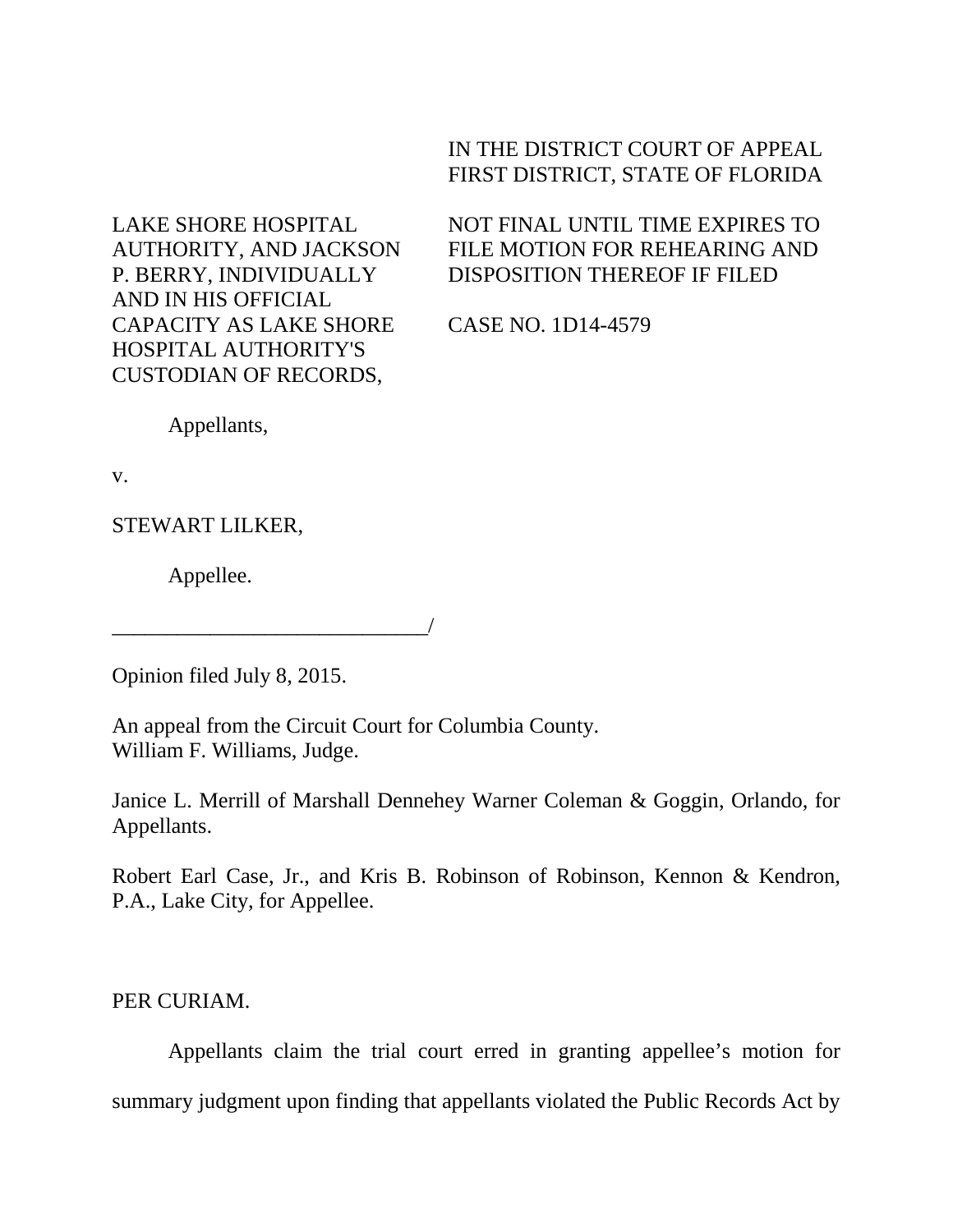placing unreasonable restrictions on appellee's access to public records in appellants' custody. Because there were no disputed issues of material fact in this public records litigation, we conclude the trial court properly granted summary judgment in favor of appellee as a matter of law.

In Florida, access to public records is constitutionally guaranteed and enforced through the Public Records Act. Art. I, § 24(a), Fla. Const.; Ch. 119, Fla. Stat. (2013). See Promenade D'Iberville, LCC v. Sundy, 145 So. 3d 980, 983 (Fla. 1st DCA 2014); Rhea v. Dist. Bd. of Trs. of Santa Fe College, 109 So. 3d 851, 855 (Fla. 1st DCA 2013). Specifically, the Public Records Act declares that "[i]t is the policy of this state that all state, county, and municipal records are open for personal inspection and copying by any person." § 119.01(1), Fla. Stat. (2013). Thus, "[e]very person who has custody of a public record shall permit the record to be inspected and copied by any person desiring to do so, at any reasonable time, under reasonable conditions, and under supervision by the custodian of the public records." § 119.07(1)(a), Fla. Stat. (2013). The Act "is to be construed liberally in favor of openness, and all exemptions from disclosure are to be construed narrowly and limited to their designated purpose." Barfield v. Sch. Bd. of Manatee Cnty., 135 So. 3d 560, 562 (Fla. 2d DCA 2014); Wooling v. Lamar, 764 So. 2d 765, 767 (Fla. 5th DCA 2000).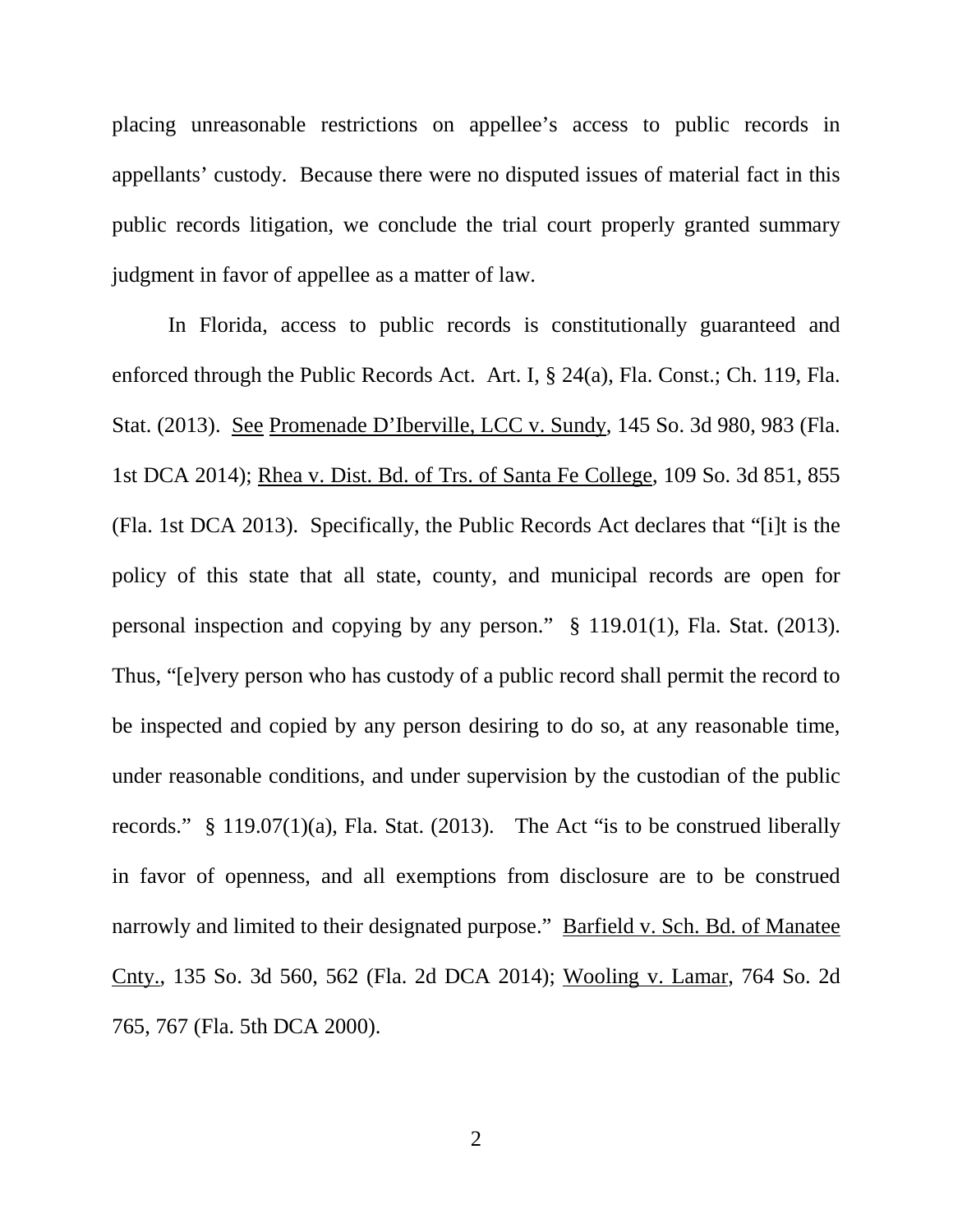In this case, appellants claim the trial court erred in concluding that appellants placed unreasonable restrictions on appellee's access to public records in appellants' custody by only referring appellee to a website in response to his public records request. While there is authority supporting appellants' position that their duty under the Act can be met in this way if the request is solely for electronic access, appellee's request—which initially was for electronic access—was ultimately for actual paper copies (due to appellee's alleged difficulties with the website). Access to public records by remote electronic means is merely "an *additional* means of inspecting or copying public records." § 119.07(2)(a), Fla. Stat. (2013) (emphasis added). This additional means of access, however, is insufficient where the person requesting the records specifies the traditional method of access via paper copies.

In addition, appellants claim the trial court erred in finding that they violated the Public Records Act by restricting appellee's right to inspect and copy public records in appellants' possession between the hours of 8:30 a.m. and 9:30 a.m., Monday through Friday, with twenty-four-hour notice. The Act authorizes inspection and copying of public records at "any reasonable time." While the custodian may reasonably restrict inspection to those hours during which his or her office is open to the public, appellants have gone much further by limiting appellee's access to a single hour on weekday mornings. Clearly, this hampered